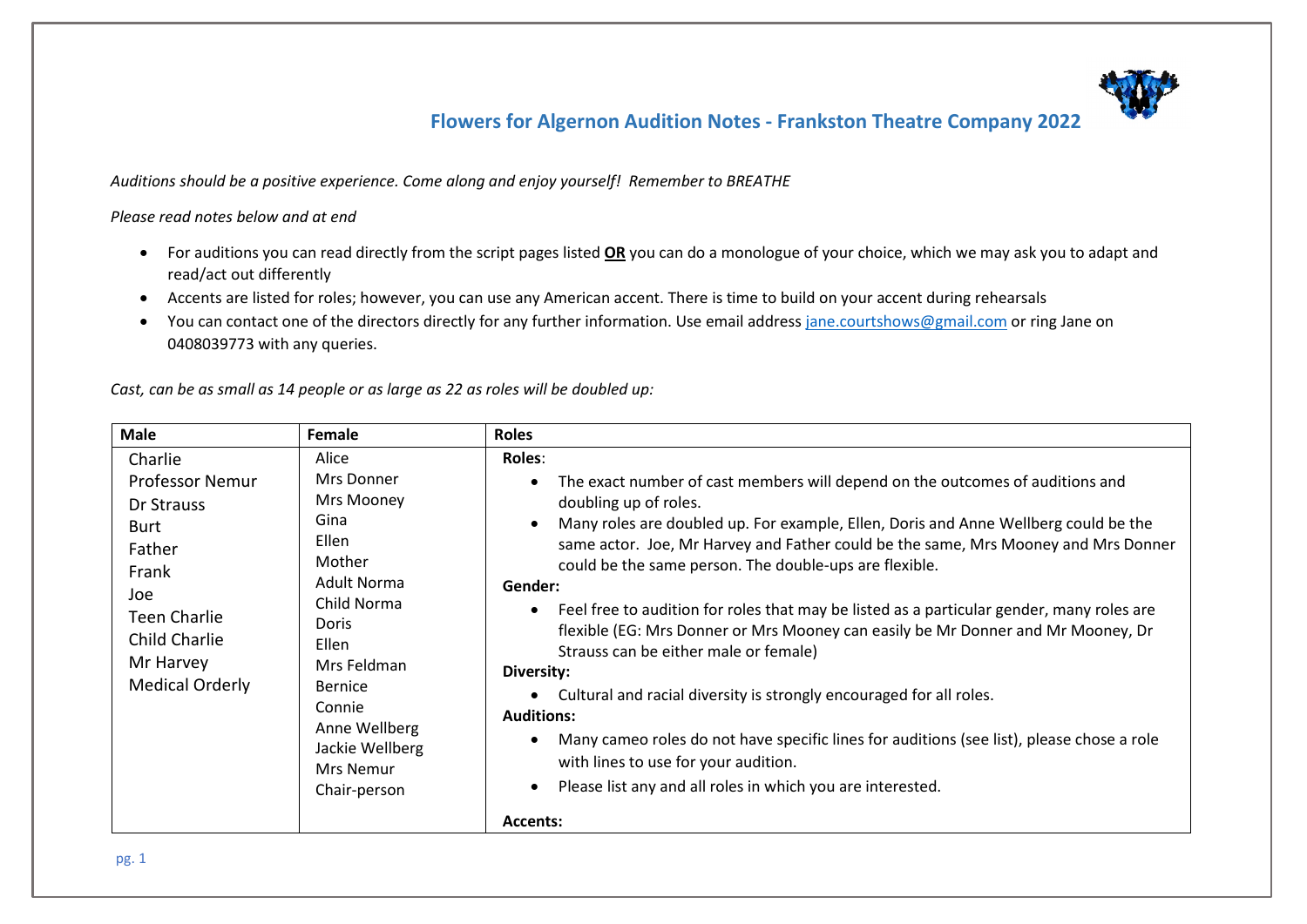

| Many accents are suitable for this play, which is set in the New York. Some characters<br>should demonstrate this place such as the people in the Bakery who are in the Bronx or<br>Brooklyn. Others, such as the medical people could be from any part of New York |
|---------------------------------------------------------------------------------------------------------------------------------------------------------------------------------------------------------------------------------------------------------------------|
| (Brooklyn, Staten Island, Queens etc) or other parts of the USA or even outside the USA.                                                                                                                                                                            |

| Role             | Character                                                                                                                                                  | <b>Audition Reads</b>                                                                                                 |
|------------------|------------------------------------------------------------------------------------------------------------------------------------------------------------|-----------------------------------------------------------------------------------------------------------------------|
| <b>Charlie</b>   | Charlie is a 'retarded' 35-year-old male who wants to better himself. Because                                                                              | 'Progriss' Report 1 Act 1 Page 19                                                                                     |
|                  | the play is written in the 1960's some language is triggering.                                                                                             | 'Progriss' Report 1 is in the early days, just after the                                                              |
| Male approx. 35  |                                                                                                                                                            | operation. He is speaking aloud while trying to write in                                                              |
|                  | Through an operation his intelligence increases until he becomes a genius,                                                                                 | the style and behaviour or an 8-year-old child who                                                                    |
| <b>Lead Role</b> | however the effects are temporary, and tragically he reverts to his original<br>state.                                                                     | struggles with literacy.                                                                                              |
|                  |                                                                                                                                                            | 'Progriss' Report 4 Act 1 Page 44                                                                                     |
|                  | He starts his journey as a cheerful, easy-going retarded man who is working                                                                                | 'Progriss' Report 4 is further along. His speech and                                                                  |
|                  | hard to make himself smarter by attending school for retarded people where                                                                                 | writing language are normal now. He is having trouble                                                                 |
|                  | Alice Kinian is the teacher.                                                                                                                               | sleeping and he wants to ask Alice out for a date. He is<br>unsure why he is afraid to do this. He is struggling with |
|                  |                                                                                                                                                            | his adult emotions.                                                                                                   |
|                  | After the operation he is sad to find he is not smarter straight away. As his<br>intelligence grows, he comes to understand the world around him including |                                                                                                                       |
|                  | how his workmates at the Bakery are not his friends but use him as the butt of                                                                             | <b>Callback if required: Act 2 Page 90-91</b>                                                                         |
|                  | their jokes.                                                                                                                                               | Monologue where Charlie talks to an imaginary Teen                                                                    |
|                  |                                                                                                                                                            | Charlie (himself as a teenager at the time when his                                                                   |
|                  | His intelligence grows exponentially, and he researches the question of his                                                                                | emotional growth was stunted by his mother). This                                                                     |
|                  | intelligence and that of Algernon, the mouse who originally proved that                                                                                    | monologue demonstrates Charlie's frightened mental                                                                    |
|                  | increased intelligence was possible. However, he also discovers that the                                                                                   | state as he now knows his intelligence is temporary                                                                   |
|                  | effects will be temporary, and his intelligence will return to its original                                                                                | Charlie tells Teen Charlie that he is tired of him spying                                                             |
|                  | retarded level. He discovers the horrifying tragedy that awaits him.                                                                                       | on him from the dark and asks what he wants from him.<br>He tells Teen Charlie he is not his friend; he is his enemy. |
|                  | He writes progress ('progriss') reports for Professor Nemur and Dr Strauss the                                                                             | From this monologue Charlie has an epiphany about the                                                                 |
|                  | leaders of the medical team, which explore his growing understanding of the                                                                                | medical problem that has been plaguing him.                                                                           |
|                  | world around him and his feelings for Alice. This is his journey.                                                                                          |                                                                                                                       |
|                  |                                                                                                                                                            | Call-back if required: Act 2 Page 107-108                                                                             |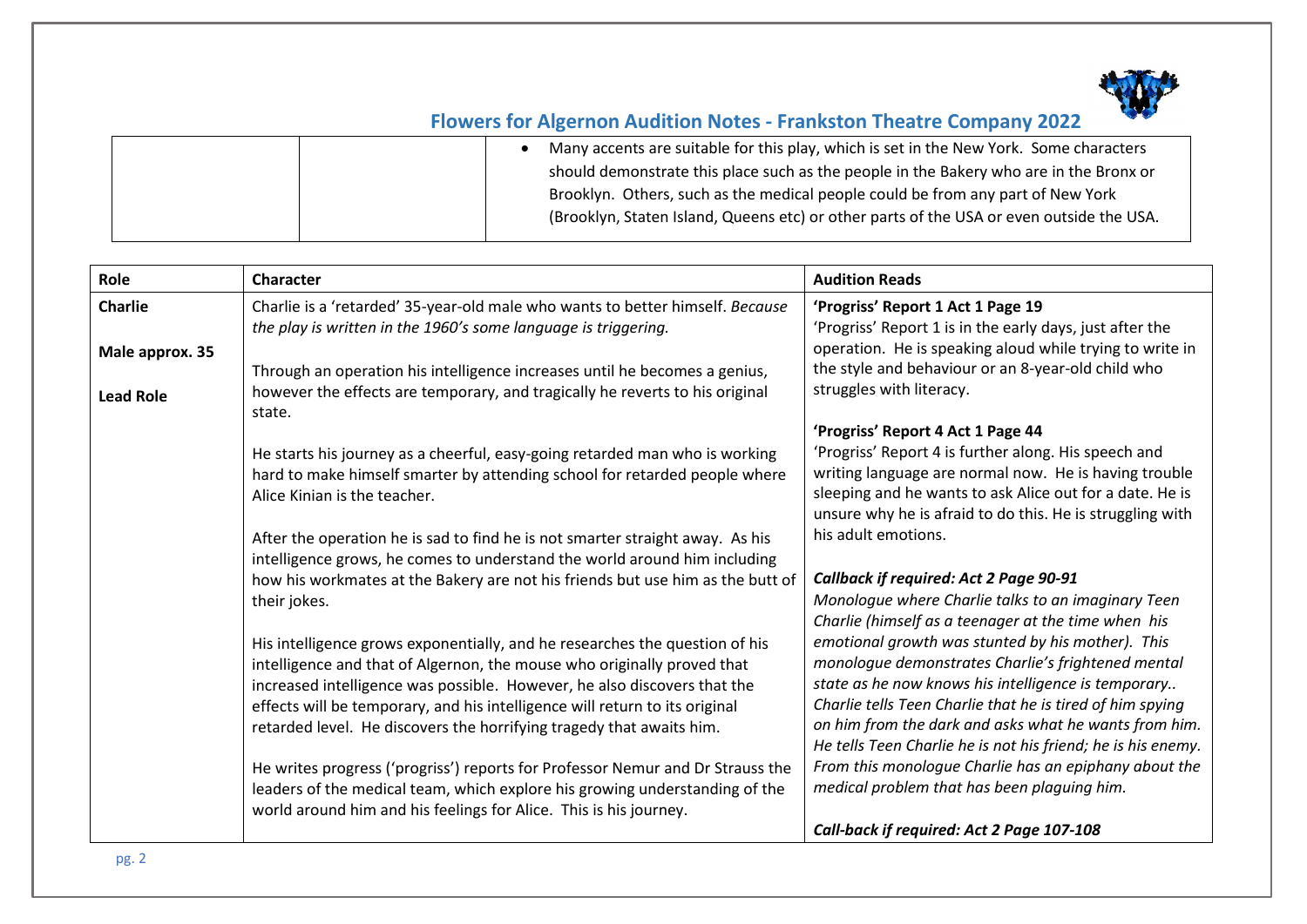

|                                                                           | The Charlie character is on stage almost the entire play and moves through a<br>range of emotions and as his intelligence increases and regresses, he is<br>different in each scene and his emotions run riot. This role needs someone<br>who can show deep emotions. Also, needs to be comfortable handling a live<br>mouse.<br><b>Accent:</b> American East Coast/New York flexible                                                                                                                                                                                                                                                                                                                                                                                                         | This is a pivotal scene between Alice and Charlie late in<br>the drama. Alice knows that Charlie is reverting to his<br>previous retarded state. She has been waiting for him to<br>come and see her. Charlie is deeply depressed and has<br>been avoiding her. They embrace. This is a highly<br>emotional scene for both characters.                                                                                                                                                                                                                                                                                                             |
|---------------------------------------------------------------------------|-----------------------------------------------------------------------------------------------------------------------------------------------------------------------------------------------------------------------------------------------------------------------------------------------------------------------------------------------------------------------------------------------------------------------------------------------------------------------------------------------------------------------------------------------------------------------------------------------------------------------------------------------------------------------------------------------------------------------------------------------------------------------------------------------|----------------------------------------------------------------------------------------------------------------------------------------------------------------------------------------------------------------------------------------------------------------------------------------------------------------------------------------------------------------------------------------------------------------------------------------------------------------------------------------------------------------------------------------------------------------------------------------------------------------------------------------------------|
| Role                                                                      | Character                                                                                                                                                                                                                                                                                                                                                                                                                                                                                                                                                                                                                                                                                                                                                                                     | <b>Audition Reads</b>                                                                                                                                                                                                                                                                                                                                                                                                                                                                                                                                                                                                                              |
| <b>Alice Kinian</b><br><b>Female 25-35</b><br>approx.<br><b>Lead Role</b> | Alice is Charlie's school teacher. Pretty, serious, and can be rather tense in<br>some situations. She likes Charlie a great deal and believes in him and admires<br>how hard he works to better himself. It is obvious from the beginning that she<br>is attracted to him. She has motherly feelings for him and wants to help him<br>do well. As his intelligence increases, she also develops strong romantic<br>feelings for him.<br>She volunteers him for the medical experiment which may increase his<br>intelligence. She is warm and caring and worries about him and fears that a<br>bad outcome could be her fault.<br>Their relationship is central to the story. She wants to love him, but he is held<br>back by the abuse heaped on him by his mother. Eventually they become | <b>Act 1 Page 55-57</b><br>Charlie comes to see Alice. She is angry as she has been<br>trying to contact him. Charlie's character has changed a<br>great deal with his increased intelligence. Alice says she<br>feels inadequate next to him now.<br>He says he needs to talk to someone, and she retaliates<br>with "What about when I needed to talk to someone?"<br>She tells him she is not coming to the convention, and he<br>will have lots of intelligent people to talk to there. She is<br>feeling rejected, lacking and useless in his life now,<br>whereas when he was retarded she played a maternal<br>supportive role in his life. |
|                                                                           | lovers, but Charlie insists she must leave before he regresses to his original<br>state.<br>This role requires someone who can demonstrate deep emotions in the                                                                                                                                                                                                                                                                                                                                                                                                                                                                                                                                                                                                                               | Call-back if required: Act 2 Page 107-108<br>This is a pivotal scene between Alice and Charlie late in<br>the drama. Alice knows that Charlie is reverting to his<br>previous retarded state. She has been waiting for him to                                                                                                                                                                                                                                                                                                                                                                                                                      |
|                                                                           | relationship with Charlie.<br>Accent: American East Coast/ New York, flexible                                                                                                                                                                                                                                                                                                                                                                                                                                                                                                                                                                                                                                                                                                                 | come and see her. Charlie is deeply depressed and has<br>been avoiding her. They embrace. This is a highly<br>emotional scene for both characters.                                                                                                                                                                                                                                                                                                                                                                                                                                                                                                 |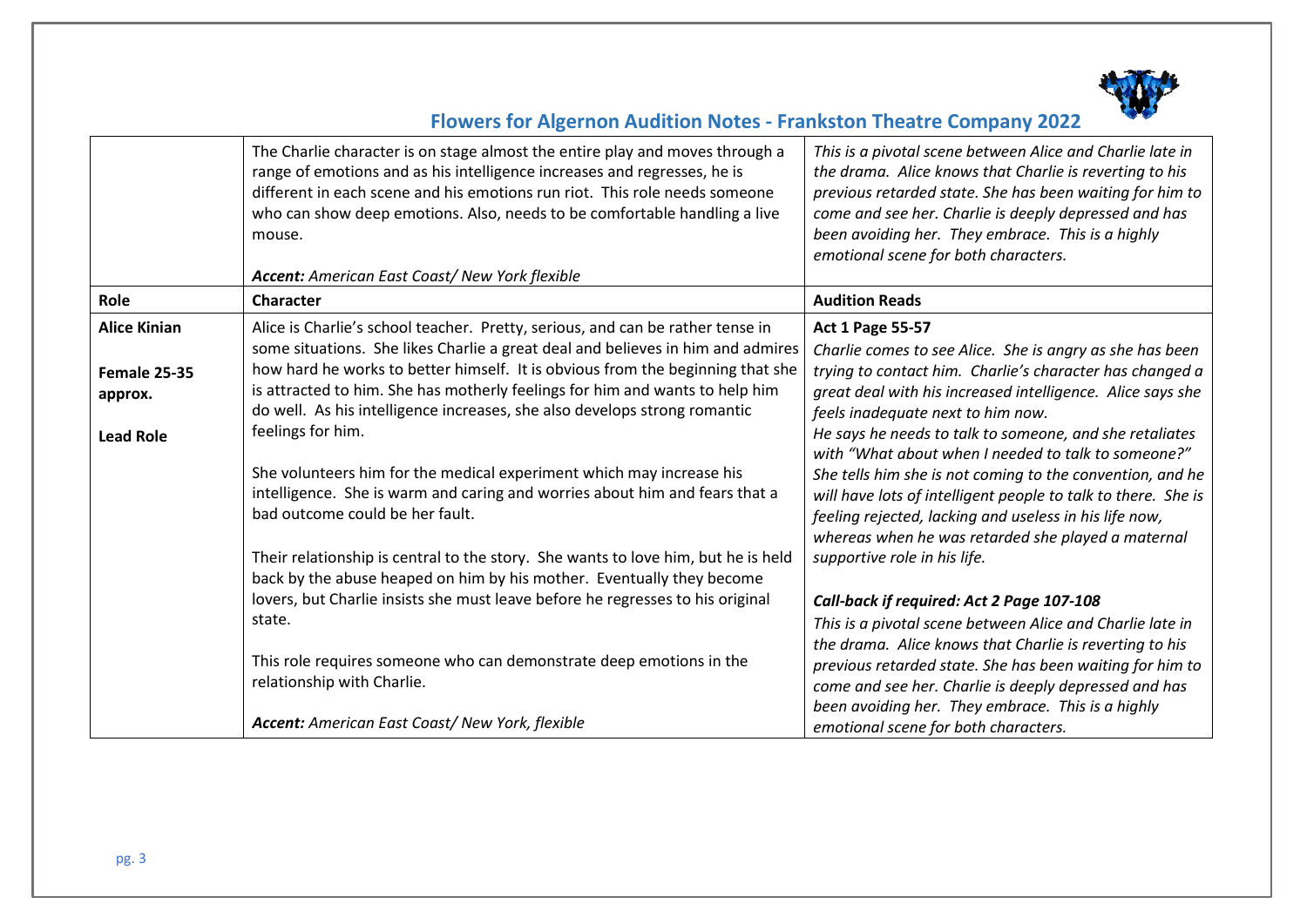

| Role              | <b>Character</b>                                                                                             | <b>Audition Reads</b>                                                                                                                            |
|-------------------|--------------------------------------------------------------------------------------------------------------|--------------------------------------------------------------------------------------------------------------------------------------------------|
| Professor         | Professor Nemur is the leader of the medical team. He is bombastic,                                          | Act 1 Page 53 - 54                                                                                                                               |
| <b>Nemur</b>      | testy and tends to steamroll to get his way.                                                                 | Professor Nemur and Doctor Strauss argue. Professor Nemur wants to<br>present Charlie and their work at a medical convention in Chicago, but     |
| Mature aged       | Prof. Nemur is more interested in how Charlie and the medical                                                | Dr Strauss thinks is much too early and not good for Charlie's                                                                                   |
| male              | experiment can improve his reputation in the medical world and how<br>this is the culmination of his career. | wellbeing. Nemur as Senior Researcher forces Strauss to agree and it<br>is decided to present. This scene starts as a discussion and builds to a |
| Lead role         |                                                                                                              | loud argument.                                                                                                                                   |
|                   | There is some flexibility in how Nemur is played. He must have a                                             |                                                                                                                                                  |
|                   | strong collegiate relationship with Doctor Strauss but is always<br>determined to get his way.               | Call-back if required: Act 1 pages 5, 6 and 7                                                                                                    |
|                   |                                                                                                              | This scene is the initial meeting with Professor Nemur, Doctor Strauss                                                                           |
|                   | Accent: Nemur's accent is flexible. The play takes place in New York,                                        | and Alice where they discuss Charlie as a potential participant in their                                                                         |
|                   | but he might be British or something else. His surname is Russian.                                           | medical experiment.                                                                                                                              |
| Role              | Character                                                                                                    | <b>Audition Reads</b>                                                                                                                            |
|                   |                                                                                                              |                                                                                                                                                  |
| <b>Dr Strauss</b> | Dr Strauss can be any gender but must be a strong character actor.                                           | Act 1 Page 53 - 54                                                                                                                               |
|                   |                                                                                                              | Professor Nemur and Doctor Strauss argue. Professor Nemur wants to                                                                               |
| Mature male or    | Doctor Strauss is the neurosurgeon of the medical team, and their                                            | present Charlie and their work at a medical convention in Chicago, but                                                                           |
| female            | role is to work with Charlie as his psychological support.                                                   | Dr Strauss thinks is much too early and not good for Charlie's<br>wellbeing. Nemur as Senior Researcher forces Strauss to agree and it           |
| Lead Role         | Dr Struss and Professor Nemur sometimes clash on what is right for                                           | is decided to present. This scene starts as a discussion and builds to a                                                                         |
|                   | Charlie. Dr Strauss is more interested in Charlie's welfare and                                              | loud argument.                                                                                                                                   |
|                   | concerned about the things that may go wrong.                                                                |                                                                                                                                                  |
|                   |                                                                                                              | Call-back if required: Act 1 pages 5, 6 and 7                                                                                                    |
|                   | Accent: Dr Strauss' accent can be flexible. The play takes place in New                                      | This scene is the initial meeting with Professor Nemur, Doctor Strauss                                                                           |
|                   | York, but their surname is high German                                                                       | and Alice where they discuss Charlie as a potential participant in their                                                                         |
|                   |                                                                                                              | medical experiment.                                                                                                                              |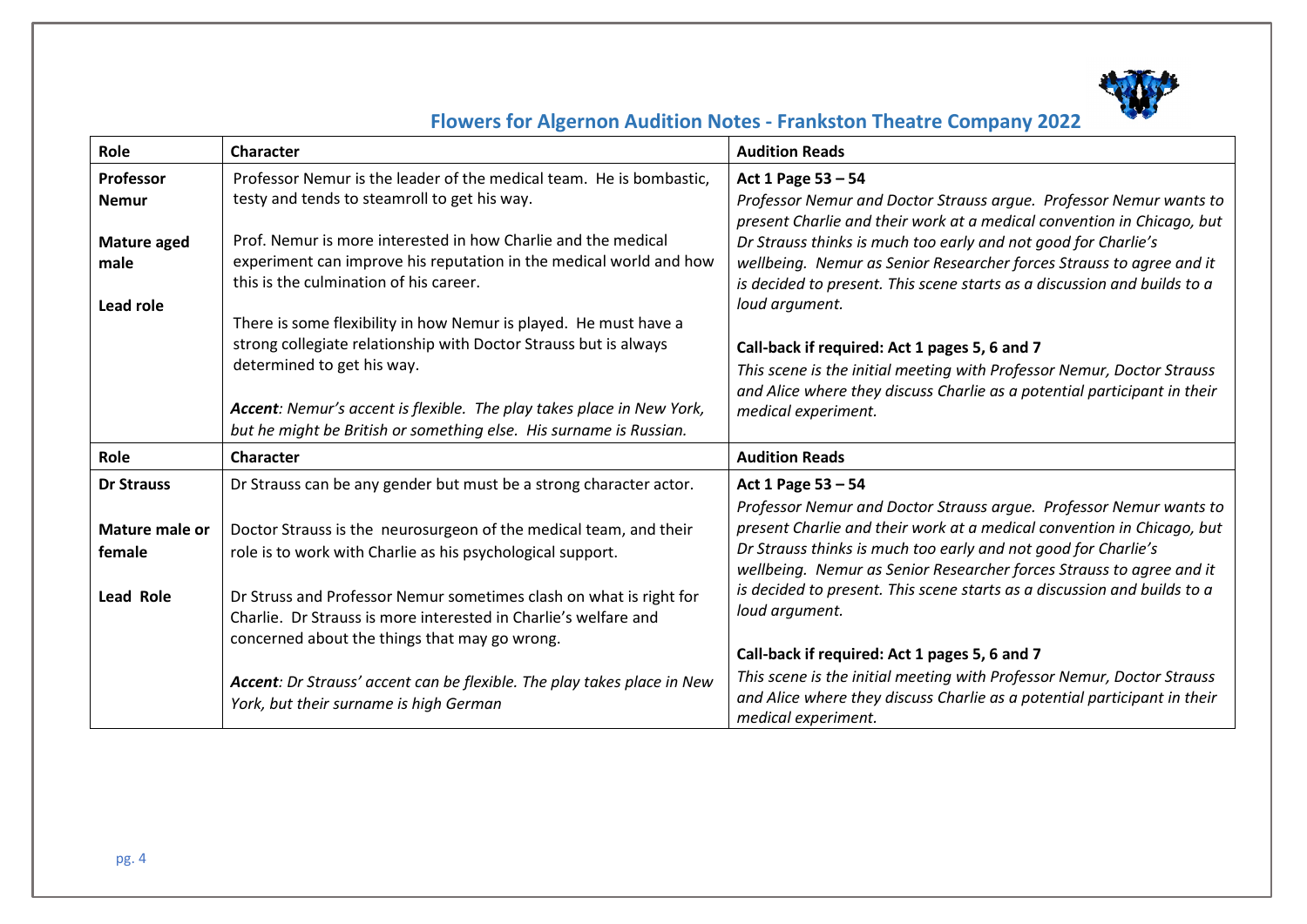

| Role                                                                  | Character                                                                                                                                                                                                                                                                                                                                                                                                                                                                                                                     | <b>Audition Reads</b>                                                                                                                                                                                                                                                                                                                                                                                                                                                  |
|-----------------------------------------------------------------------|-------------------------------------------------------------------------------------------------------------------------------------------------------------------------------------------------------------------------------------------------------------------------------------------------------------------------------------------------------------------------------------------------------------------------------------------------------------------------------------------------------------------------------|------------------------------------------------------------------------------------------------------------------------------------------------------------------------------------------------------------------------------------------------------------------------------------------------------------------------------------------------------------------------------------------------------------------------------------------------------------------------|
| <b>Burt</b><br><b>Flexible age</b><br><b>Major</b><br>supporting role | Burt is the laboratory technician for the medical team. He handles<br>Algernon, the mouse which showed that the brain operation worked<br>to increase intelligence<br>His job is to take Charlie through the Rorschach tests which is a<br>psychological test in which someone's perceptions of inkblots are<br>analysed to examine a person's personality, characteristics, and<br>emotional functioning. Burt is also in charge of managing tests of<br>Algernon the mouse who was the initial subject of the operation and | Act 1 Page 9, 10, 11, 12 (from 'Make yourself comfortable, Charlie)<br>This is Burt's initial meeting with Charlie who thinks he is meeting with<br>a doctor because Burt is wearing a white coat. Burt initially laughs at<br>Charlie's 'retarded' behaviours and speech but is soon captivated by his<br>simple charm and is happy to explain the proceedings.<br>At first Charlie only sees 'spillded ink' in the ink blots and loses the<br>maze race to Algernon. |
|                                                                       | showed that increased intelligence could be achieved. Algernon is<br>tested through running though mazes at speed. He keeps notes and<br>reports to Professor Nemur and Doctor Strauss on Charlie's progress.<br>Burt and Charlie become good friends. Burt is undertaking their own<br>PhD.                                                                                                                                                                                                                                  | Burt initially is very professional with Charlie but quickly falls for his<br>friendliness and is concerned about the impact of the experiment on<br>Charlie's well-being. They become good friends.<br><b>Call-back if required: same pages</b>                                                                                                                                                                                                                       |
|                                                                       | His character is flexible but must be friendly and demonstrate scientific<br>curiosity and medical knowledge and be comfortable handing a live<br>mouse.                                                                                                                                                                                                                                                                                                                                                                      |                                                                                                                                                                                                                                                                                                                                                                                                                                                                        |
|                                                                       | Accent: Flexible New York, East Coast, any USA accent                                                                                                                                                                                                                                                                                                                                                                                                                                                                         |                                                                                                                                                                                                                                                                                                                                                                                                                                                                        |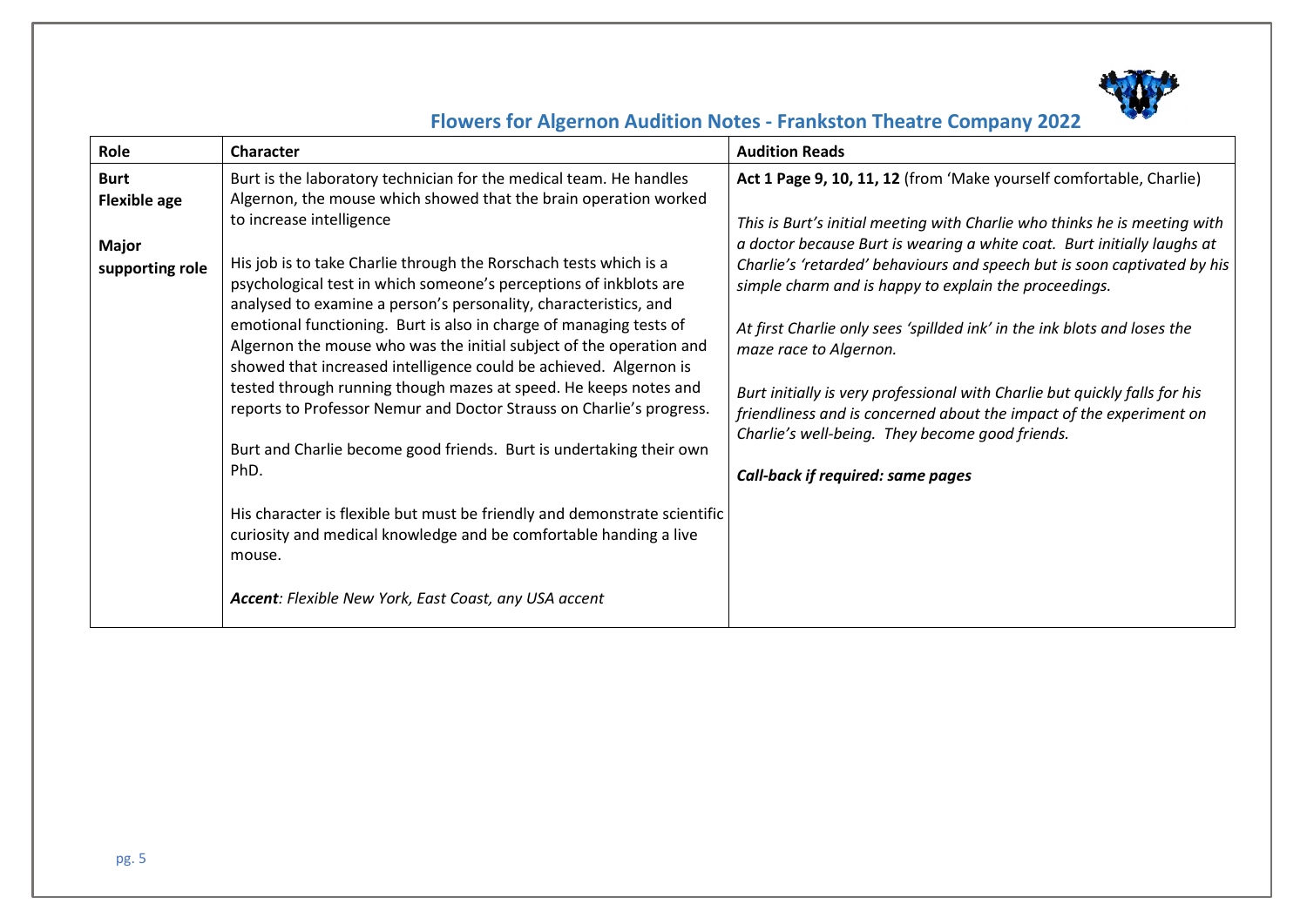

| Role              | <b>Character</b>                                                                                                                                                                       | <b>Audition Reads</b>                                                                                                                                                                                        |
|-------------------|----------------------------------------------------------------------------------------------------------------------------------------------------------------------------------------|--------------------------------------------------------------------------------------------------------------------------------------------------------------------------------------------------------------|
| <b>Mother and</b> | Charlie's Mother and Father appear in Charlie's Flashbacks, initially as shadowy figures,                                                                                              | Act 2 Page 69                                                                                                                                                                                                |
| <b>Father</b>     | later as more real and whole as Charlie remembers more about them. Charlie eventually                                                                                                  |                                                                                                                                                                                                              |
|                   | remembers he was not wanted in his home by his mother and his emotional growth                                                                                                         | This is a nasty argument between Charlie's parents                                                                                                                                                           |
| Flexible age as   | stopped at the time when he is sent away by his mother to the Warren State Home.                                                                                                       | and Charlie remembers it during his visit to his                                                                                                                                                             |
| both age          |                                                                                                                                                                                        | Father's Barber shop as an intelligent adult.                                                                                                                                                                |
| during            | Mother initially defends Charlie, saying he is 'normal' but later shows signs of animosity                                                                                             |                                                                                                                                                                                                              |
| play              | towards him after Norma her normal child is born. She is emotionally unstable and tends                                                                                                | As Charlie's Father is stropping his razor to shave                                                                                                                                                          |
|                   | to be verbally violent with everyone around her, including her husband, She is even                                                                                                    | Charlie, Charlie remembers his Mother slicing bread                                                                                                                                                          |
| <b>Supporting</b> | physically violent at times. You can feel her frustration to be perfect and have the perfect                                                                                           | and shouting that Norma is teased at school                                                                                                                                                                  |
| roles             | family that society will admire. Everything and everyone are a disappointment to her.                                                                                                  | because her brother is retarded. She wants Charlie                                                                                                                                                           |
|                   |                                                                                                                                                                                        | to be taken away to the Warren State Home.                                                                                                                                                                   |
|                   | Later when Charlie goes to visit her, she has dementia and slips in and out of time periods                                                                                            |                                                                                                                                                                                                              |
|                   |                                                                                                                                                                                        | Father says he will take Teen Charlie to his brother                                                                                                                                                         |
|                   | The Father is a more passive man who wants a quiet life and wants to keep Charlie and                                                                                                  | Uncle Herman's, but Mother says he should go to                                                                                                                                                              |
|                   | finds his wife's behaviours difficult to manage. He is a beaten man in many ways but is<br>willing to fight back to defend Charlie. He offers to take Charlie to live with his brother | the Warren State Home.                                                                                                                                                                                       |
|                   | Herman and does not want Charlie put in the Warren State Home.                                                                                                                         |                                                                                                                                                                                                              |
|                   |                                                                                                                                                                                        | They argue and Mother says she wants him gone                                                                                                                                                                |
|                   | Father and Mother should be able to demonstrate a verbally violet home through arguing.                                                                                                | now, tonight! Father says it's too late, and he will<br>take him to Uncle Herman's tomorrow, but she says                                                                                                    |
|                   | As it is the 60's both are trapped in their unhappy marriage with no way out.                                                                                                          | she can't stand looking at him anymore.                                                                                                                                                                      |
|                   |                                                                                                                                                                                        |                                                                                                                                                                                                              |
|                   | <b>Accent: Flexible American East Coast</b>                                                                                                                                            | The fight loudly and violently. Mother says she<br>has sacrificed her life for Charlie, and she won't<br>have her daughter's life sacrificed too. As Father<br>leads Teen Charlie away, he looks back at his |
|                   |                                                                                                                                                                                        | Mother. They share a look.                                                                                                                                                                                   |
|                   |                                                                                                                                                                                        |                                                                                                                                                                                                              |
|                   |                                                                                                                                                                                        | Call-backs if required: same pages                                                                                                                                                                           |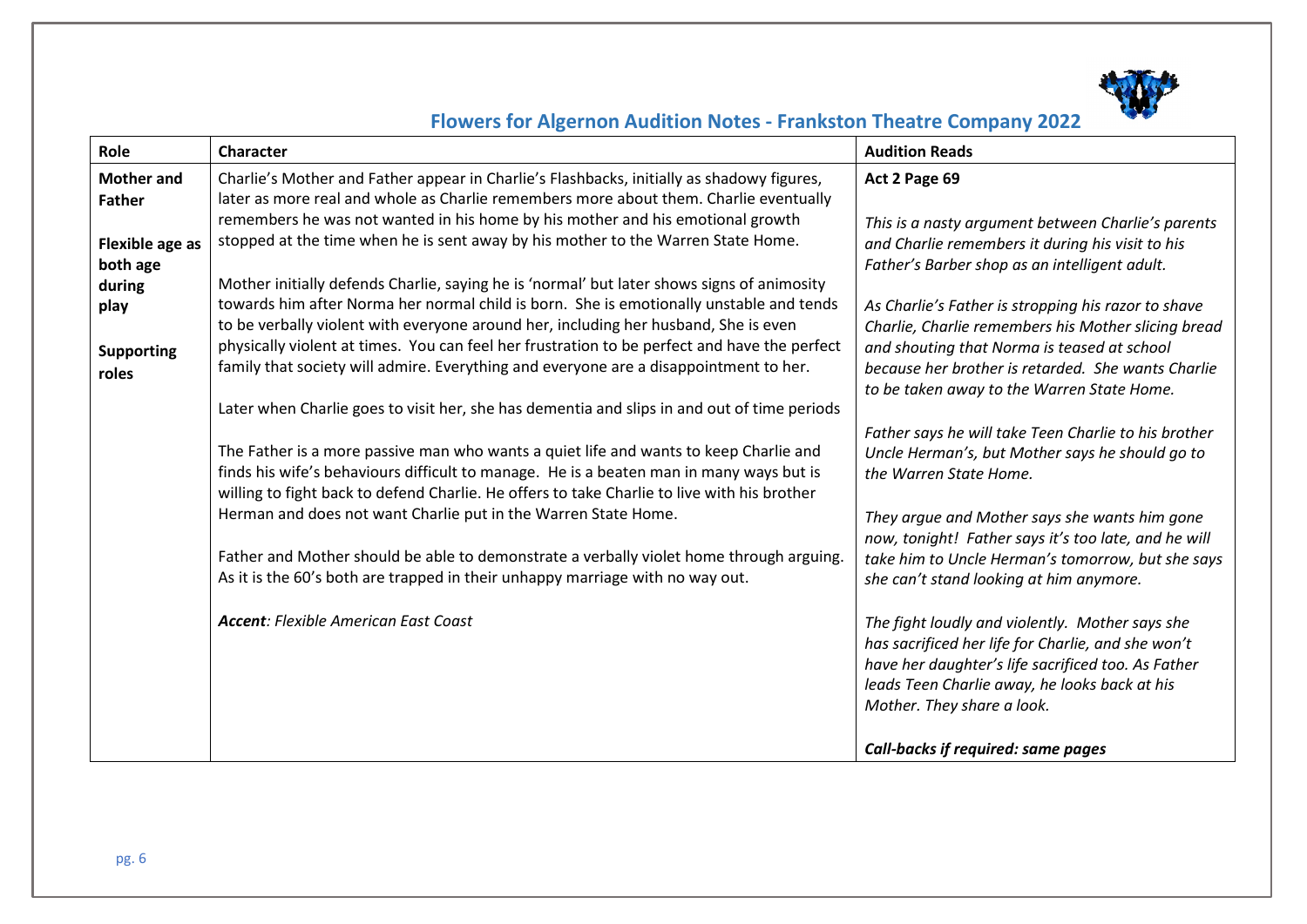

| <b>Junior Roles:</b> | Minors auditioning for these roles can either:                                                                                 |  |
|----------------------|--------------------------------------------------------------------------------------------------------------------------------|--|
|                      | Audition acting out any lines or part from a book/play or show for 1 minute that they know or like.                            |  |
| <b>Teenage</b>       | They should concentrate on acting out the 'feelings' from the story using facial expressions and body language.                |  |
| Charlie              | We may ask them to show simple feelings such as fear, anger, or happiness                                                      |  |
|                      | <b>OR</b>                                                                                                                      |  |
| <b>Child Charlie</b> | They can use the pieces from the play as listed below, acting out or speaking the dialogue as they wish.                       |  |
|                      | Just relax and enjoy!                                                                                                          |  |
| <b>Child Norma</b>   |                                                                                                                                |  |
|                      | Child Charlie and Child Norma will be played by 2 actors who will split the role between them                                  |  |
|                      | The actor playing Teen Charlie may also play another role in the show if appropriate.                                          |  |
| <b>Supporting</b>    |                                                                                                                                |  |
| <b>Roles</b>         | Child Norma has some dialogue. Age around 7-12 years of age                                                                    |  |
|                      | She is a slightly spoiled child who likes Charlie but also resents him for the impact he has on her life. She is teased by her |  |
|                      | schoolmates for having him as a brother                                                                                        |  |
|                      | o Audition Page 45-46 - Norma has been promised a dog if she does well in school. She comes home and shows she has an          |  |
|                      | A on a test and announces she deserves a dog. Charlie wants to help her look after it which her parents say is a good idea.    |  |
|                      | But Norma says Teen Charlie is not allowed to touch the dog. She is slapped by her Father for being nasty. She cries and       |  |
|                      | runs to her Mother for comfort.                                                                                                |  |
|                      |                                                                                                                                |  |
|                      | Child Charlie, just a few words of dialogue, Age around 7 years of age                                                         |  |
|                      | Needs to cry and act sick when his mother is angry at him.<br>$\bullet$                                                        |  |
|                      | He is showing how Charlie was traumatised by his mother when he was young.                                                     |  |
|                      | He is an important part of the family conversations and arguments.                                                             |  |
|                      | He reacts to the emotions swirling around him.                                                                                 |  |
|                      | <b>Audition dialogue Page 41</b>                                                                                               |  |
|                      | o Mother is defending Child Charlie initially but then becomes angry that he is playing with a spinning top like a baby and    |  |
|                      | she throws it away.                                                                                                            |  |
|                      | Mother and Father argue loudly, and Child Charlie's stomach begins to hurt and he grabs his stomach. "Go to the<br>$\circ$     |  |
|                      | bathroom", she screams.                                                                                                        |  |
|                      | "Sick! Sick!" he cries out.<br>$\circ$                                                                                         |  |
|                      | Child Charlie becomes even more frightened and throws up<br>$\circ$                                                            |  |
|                      |                                                                                                                                |  |
|                      | Teen Charlie is on stage frequently as part of the Flashbacks and later as part of Adult Charlie's hallucinations.             |  |
| $n\sigma$ 7          |                                                                                                                                |  |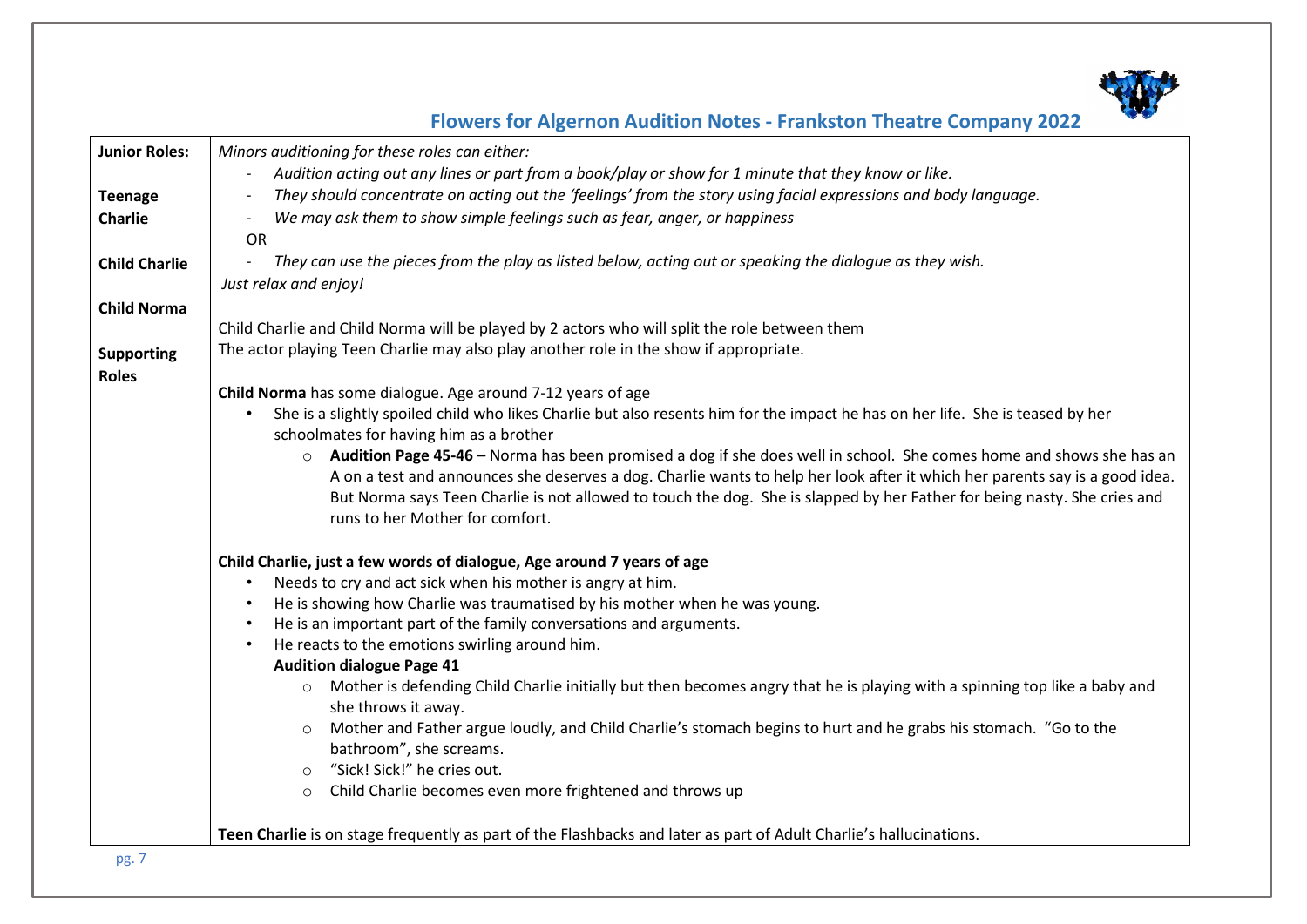

| He needs to show deep feelings without dialogue responding to adult Charlie's emotional journey, although the role does have a<br>few words of dialogue. |
|----------------------------------------------------------------------------------------------------------------------------------------------------------|
| Teen Charlie appears as an hallucination of Adult Charlie, representing his early life and the trauma that holds him back.                               |
| They even have imaginary conversations.                                                                                                                  |
| Teen Charlie acts as a mirror to adult Charlie's emotions. For example when Adult Charlie wants to romance Alice he sees Teen                            |
| Charlie representing his stunted emotional growth                                                                                                        |
| <b>Audition Page 26</b>                                                                                                                                  |
| Teen Charlie acts as a mirror to the family emotions in this scene/flashback<br>$\circ$                                                                  |
| Teen Charlie wants to be a painter like his Uncle Herman.<br>$\circ$                                                                                     |
| Norma nastily says, "Charlie is going to be the artist in the family" and she is slapped for being mean.<br>$\circ$                                      |
| Charlie thinks artist must be a bad word<br>$\circ$                                                                                                      |
| Teen Charlie reaches out to Norna to comfort her but is pushed away<br>$\circ$                                                                           |
| Audition alternative Page 90 - Adult Charlie has an imaginary conversation with Teen Charlie who reacts to Adult Charlie's                               |
| emotions                                                                                                                                                 |

| Role                                                                | Character                                                                                                                                                                                                                                                                                           | <b>Audition Reads</b>                                                                                                                                                                                                                               |
|---------------------------------------------------------------------|-----------------------------------------------------------------------------------------------------------------------------------------------------------------------------------------------------------------------------------------------------------------------------------------------------|-----------------------------------------------------------------------------------------------------------------------------------------------------------------------------------------------------------------------------------------------------|
| <b>Bakery Shop</b><br><b>Staff</b><br>Joe, Frank<br>Males, flexible | Joe and Frank work with Charlie at the bakery owned by Mrs Donner.<br>They are real 'wise guys' Frank is not very bright and jealous of Charlie.<br>They both use him as the butt of their jokes, and Charlie comes to<br>understand they are not really his friends as his intelligence increases. | Act 1 Pages 20, 21, 22<br>This scene takes place in the Bakery. Joe accuses Frank of filling the<br>eclairs incorrectly, Mrs Donner sorts out the problem as usual. Frank is<br>an aggressive guy, not very bright and always happy to take out his |
| age<br>Gina<br>Female, flexible                                     | Mrs Donner is the owner of the Bakery. Frank is a stupid bully worker,<br>giving Charlie a bad time but making it appear as if it is just good-<br>natured teasing. Joe is his friend and a fair bit smarter than Frank and<br>less of a bully but still teases Charlie.                            | frustrations on Charlie after altercations with Joe.<br>Both Joe and Frank make fun of Charlie frequently. Mrs Donner says<br>Charlie is one of God's children.                                                                                     |
| age                                                                 | Gina works in the Bakery with Joe and Frank and is a tarted up Brox a                                                                                                                                                                                                                               | Gina notices Charlie returning from his operation.                                                                                                                                                                                                  |
| <b>Supporting</b><br>Roles, Act 1                                   | la 'The Nanny'.<br>There are several scenes in the bakery or at a party with Joe, Frank,                                                                                                                                                                                                            | Charlie is upset to find Mrs Donner has employed someone to do his<br>job while he was gone.                                                                                                                                                        |
|                                                                     | and Gina showing how poorly they treat Charlie.                                                                                                                                                                                                                                                     | <b>Call-back if required: same pages</b>                                                                                                                                                                                                            |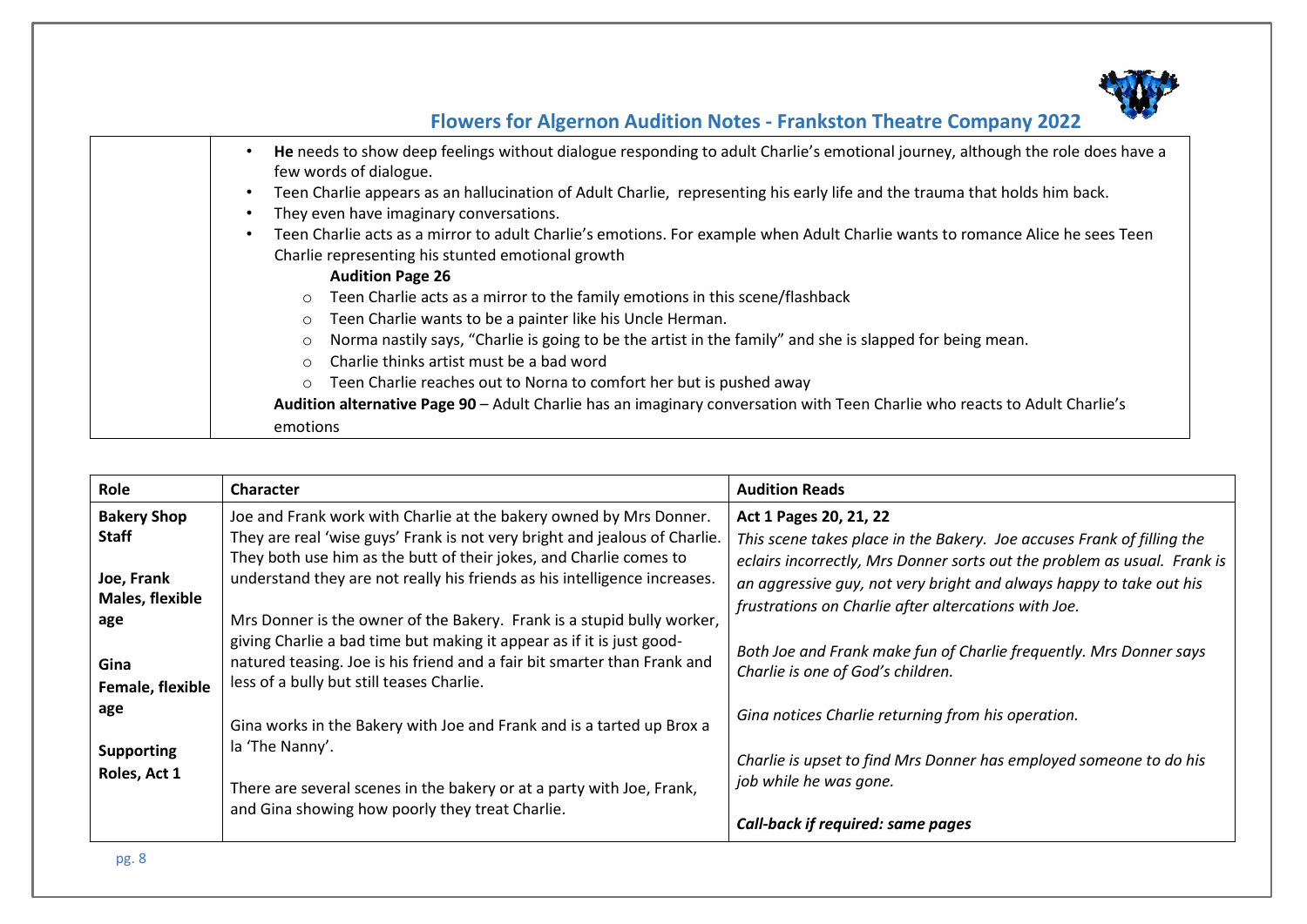

*Accent: Bronx preferred*

| Role                            | <b>Character</b>                                                                                                                   | <b>Audition Reads</b>                                                                                                                                                                                              |
|---------------------------------|------------------------------------------------------------------------------------------------------------------------------------|--------------------------------------------------------------------------------------------------------------------------------------------------------------------------------------------------------------------|
| <b>Mrs Donner</b>               | Mrs Donner owns the Bronx Bakery where Charlie works with Joe and                                                                  | Act 1 Page 52                                                                                                                                                                                                      |
| <b>Mature female</b>            | Frank. She is an archetypical Jewish Bronx widow, wearing black skirts<br>and aprons.                                              | Mrs Donner has had another delegation from the staff and must tell<br>Charlie that he has to leave the Bakery where he has worked for 17<br>years after her husband Sam gave him a job after Uncle Herman saved    |
| <b>Supporting Role</b>          | Mrs Donner's late husband Sam helped Charlie get out of the Warren                                                                 | him from the Warren State Home.                                                                                                                                                                                    |
| Act 1                           | State Home at the request of Charlie's Uncle Herman. He has worked                                                                 |                                                                                                                                                                                                                    |
|                                 | at the bakery since. She feels maternal about him. She manages the<br>bakery staff with a firm hand.                               | She says he is not the same Charlie as 3 months ago and he no longer<br>needs the job.                                                                                                                             |
|                                 | Frank and Joe become frightened of the newly intelligent Charlie and<br>she reluctantly fires him, although it feels wrong to her. | The others are scared to death of him "maybe scared, maybe jealous,<br>but they won't work with you, Charlie. All I got is my business."                                                                           |
|                                 | Accent: Bronx or Jewish NY preferred, think "The Nanny "or her<br>relatives/friends                                                | Call-back if required: 20, 21, 22 with Joe, Frank and Gina                                                                                                                                                         |
| Role                            | Character                                                                                                                          | <b>Audition Reads</b>                                                                                                                                                                                              |
| <b>Mrs Mooney</b>               | Mrs Mooney is a kindly, garrulous Irish Landlady. She rents a room to                                                              | Act 2, Pages 63, 64, 65                                                                                                                                                                                            |
| Mature aged<br>female           | Charlie in Act 2, although she is not sure about Charlie having<br>Algernon, a caged mouse in the apartment.                       | Mrs Mooney is showing Charlie around an apartment after he runs<br>away after the Convention with Algernon.                                                                                                        |
|                                 | She keeps an eye on Charlie as he devolves and calls Alice when things                                                             | She tells him about the apartment and its great view and the sunlight                                                                                                                                              |
| <b>Supporting Role</b><br>Act 2 | go badly. She is a bit of a character, but generous, helpful, and rather<br>superstitious.                                         | that can be seen from 2 to 2.30 each day. She is a great salesperson<br>with a wonderful Irish personality.                                                                                                        |
|                                 | Accent: Irish                                                                                                                      | She is somewhat suspicious of Charlie, thinking he might be one of<br>those 'actor' people. She is glad to hear he likes reading and not<br>partying. She doesn't take to mice but decides Algernon is quite cute. |
|                                 |                                                                                                                                    | <b>Call-backs if required: same pages</b>                                                                                                                                                                          |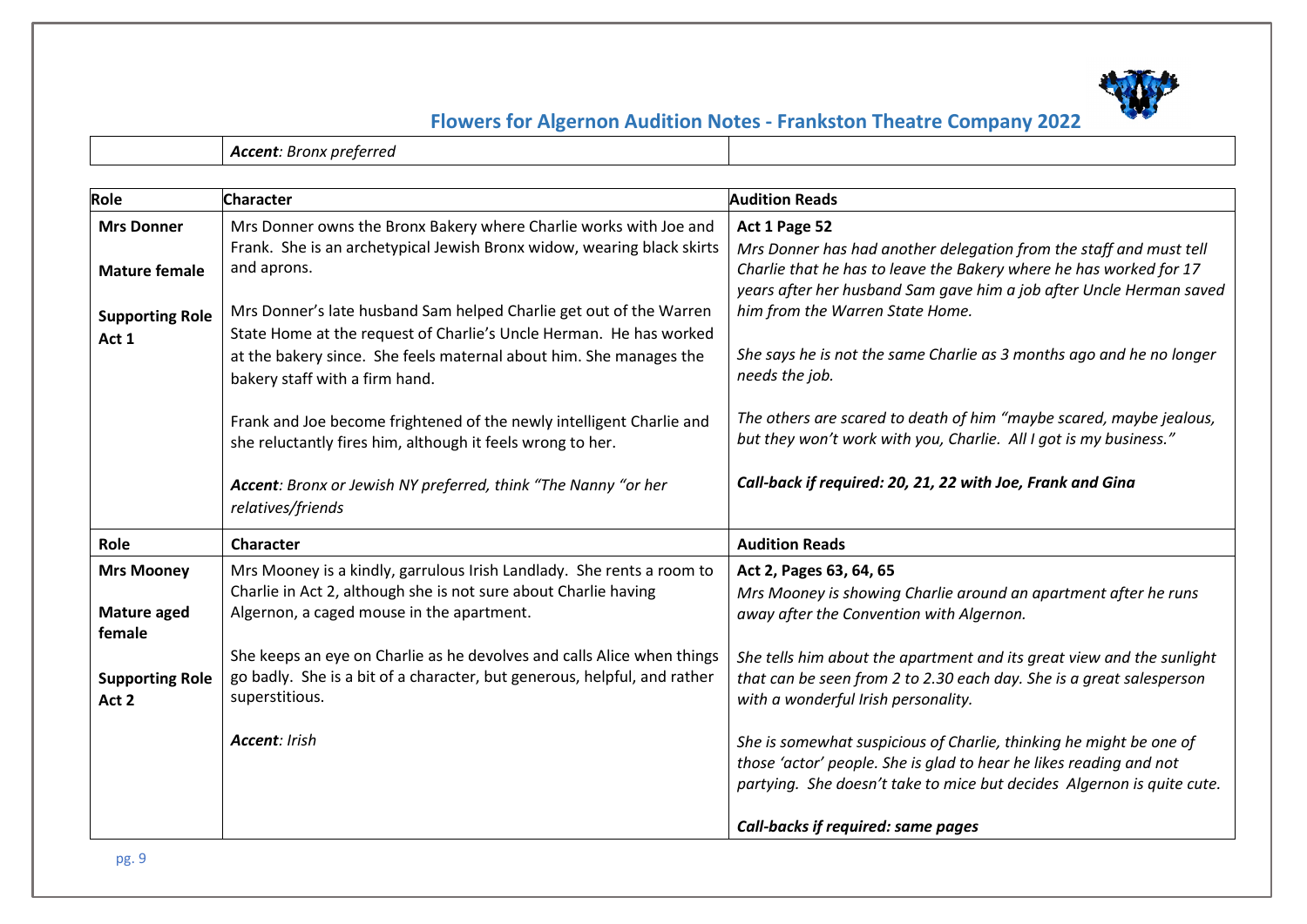

| Role                        | <b>Character</b>                                                                                                                                                       | <b>Audition Reads</b>                                                                                                                                                                                                                                                                   |
|-----------------------------|------------------------------------------------------------------------------------------------------------------------------------------------------------------------|-----------------------------------------------------------------------------------------------------------------------------------------------------------------------------------------------------------------------------------------------------------------------------------------|
| <b>Adult Norma</b>          | Norma is Charlie's sister who had been told he died at the Warren                                                                                                      | Act 2, Pages 96 - 98                                                                                                                                                                                                                                                                    |
| Age approx. 30              | State Home many years prior. She has seen the newspaper articles<br>about Charlie so she knows he is alive.                                                            | Norma returns home to find Charlie with Mother. Initially she does not<br>recognise him.                                                                                                                                                                                                |
| <b>Major Cameo</b><br>Act 2 | She is a tired woman who cares for their mother who has dementia.<br>She does not have a great deal in her life. She works, then comes<br>home to care for her mother. | She tells Charlie about their mother's decline and that their doctor<br>wants Mother to go into a nursing home which is ironic since that is<br>where Charlie was sent. Norma had been told that Charlie died in the<br>Warren State Home, but she had seen the newspaper reports about |
|                             | She remembers Charlie fondly and wishes she had treated him better.<br>She would like a new adult relationship with him and that the two of                            | him and that he was now a genius.                                                                                                                                                                                                                                                       |
|                             | them become a family after all these years and that he might help her<br>with their mother. She does not know Charlie is devolving to<br>retardation again.            | Charlie remembers Norma and Charlie jumping up and down on a<br>mattress and their mother beating him when Norma hit her head.<br>Norma thought it was a dream. She tells Charlie how she was teased<br>at school for having a retarded brother.                                        |
|                             | Accent: American flexible, East coast preferred                                                                                                                        |                                                                                                                                                                                                                                                                                         |
|                             |                                                                                                                                                                        | Mother becomes aware of Charlie and Norma talking and becomes<br>enraged and runs at him with a knife.                                                                                                                                                                                  |
|                             |                                                                                                                                                                        | Charlie and Norma part lovingly.                                                                                                                                                                                                                                                        |
|                             |                                                                                                                                                                        | <b>Call-backs if required: Same pages</b>                                                                                                                                                                                                                                               |

*These roles are cameos. Please audition for any other speaking role above to show your skills. Cast may be asked to fill more than one role* 

| Cameos:            |                                                                                                                                                                                 |
|--------------------|---------------------------------------------------------------------------------------------------------------------------------------------------------------------------------|
| <b>Doris/Nurse</b> | Doris is the Assistant Laboratory Technician to Burt and also the nurse for Charlie after the operation. May need to handle Algernon the<br>mouse                               |
| Ellen              | Ellen is Gina's friend in the Bakery Party Scene. The party is held at Ellen's house where Frank encourages Charlie to dance with Ellen making<br>them both very uncomfortable. |
| pg. 10             |                                                                                                                                                                                 |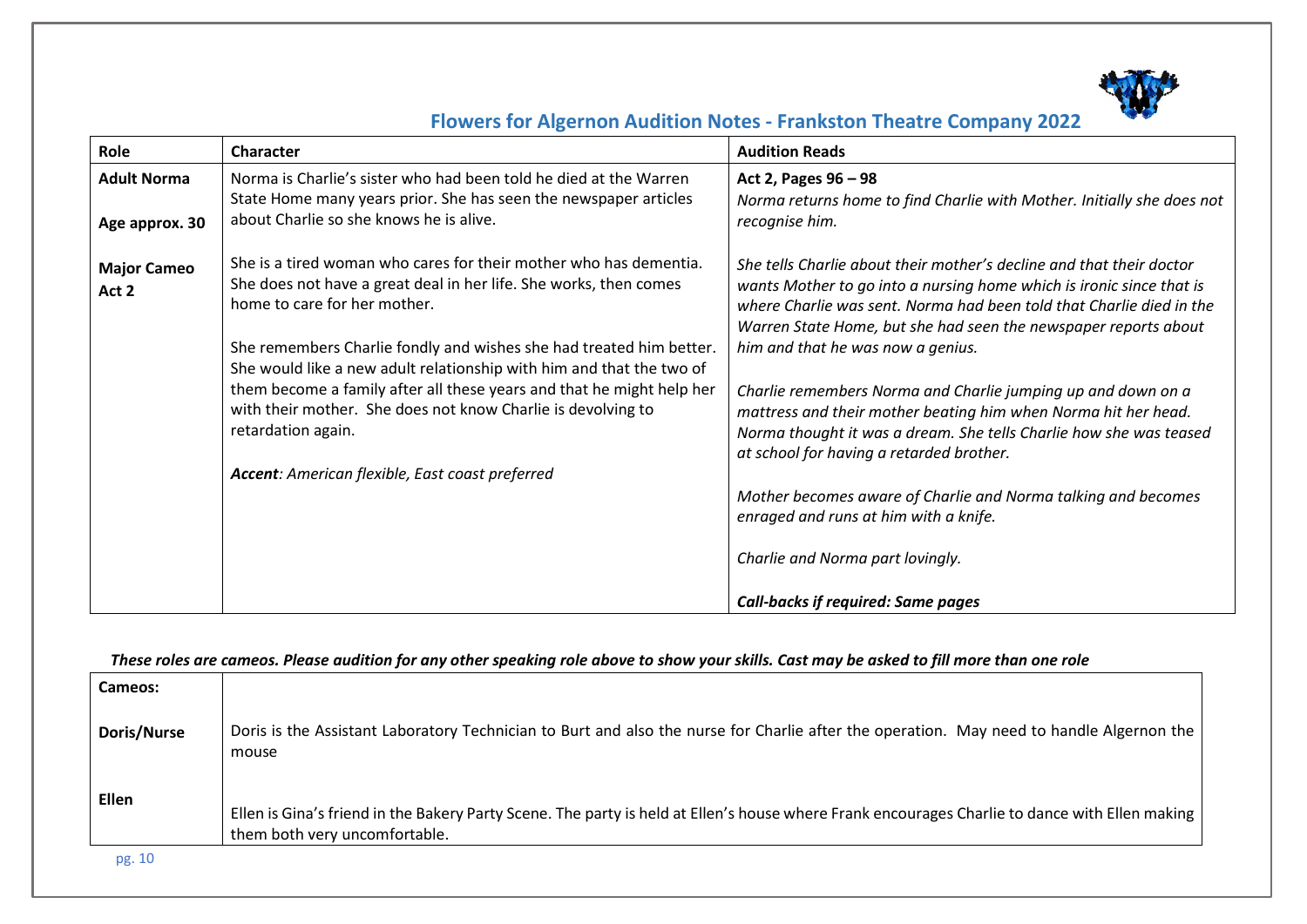

| <b>Mrs Feldman</b>                                    | Mrs Feldman is a loud pretentious customer in the Bakery who demands that Mrs Donner provide better service and products ("I'm not<br>complaining!")                                                                                                                                                                                |
|-------------------------------------------------------|-------------------------------------------------------------------------------------------------------------------------------------------------------------------------------------------------------------------------------------------------------------------------------------------------------------------------------------|
| <b>Bernice and</b><br>Connie                          | Berniece and Connie are simple students of Alice's at the school for 'retarded' students and knew Charlie when he was in the school prior<br>to his increased intelligence. When Charlie comes to visit Alice they are interested in his changed clothing and behaviours                                                            |
| Chairperson                                           | The Chairperson opens the Convention where Charlie is shown off by Professor Nemur and other members of the team                                                                                                                                                                                                                    |
| Orderly                                               | Leads Charlie away to the Warren State Home (no dialogue)                                                                                                                                                                                                                                                                           |
|                                                       | Accents: American, East Coast/New York preferred but flexible<br>Bronx/Brooklyn accent preferred for Ellen and Mrs Feldman but flexible                                                                                                                                                                                             |
| <b>Nemur Party</b><br>Cameos:                         | Professor and Mrs Nemur throw a party to show off Charlie. He meets people from the Wellberg Foundation who provide funding support<br>for the medical experiment.                                                                                                                                                                  |
| <b>Mrs Nemur</b>                                      | Mrs Nemur is very jealous and protective of her husband's career. She is a heavily made-up woman with elegant clothing and jewels. She<br>is anxious to show off in front of the Wellberg sisters and Mr Harvey and not impressed with Charlie's behaviour in her home.                                                             |
| <b>Anne Wellberg</b><br>and<br><b>Jackie Wellberg</b> | Anne and Jackie are very wealthy sisters who provide the money for the Foundation. Charlie reacts badly to their arrogant treatment of<br>him and their lack of understanding. Anne is the eldest and holds the purse strings. Jackie is a bit flighty and interested in bird protection<br>and not sure of who or what Charlie is. |
| <b>Mr Harvey</b>                                      | Mr Harvey is the chairman of the Foundation.                                                                                                                                                                                                                                                                                        |
|                                                       | <b>Accents:</b> wealthy American accents - flexible                                                                                                                                                                                                                                                                                 |
|                                                       |                                                                                                                                                                                                                                                                                                                                     |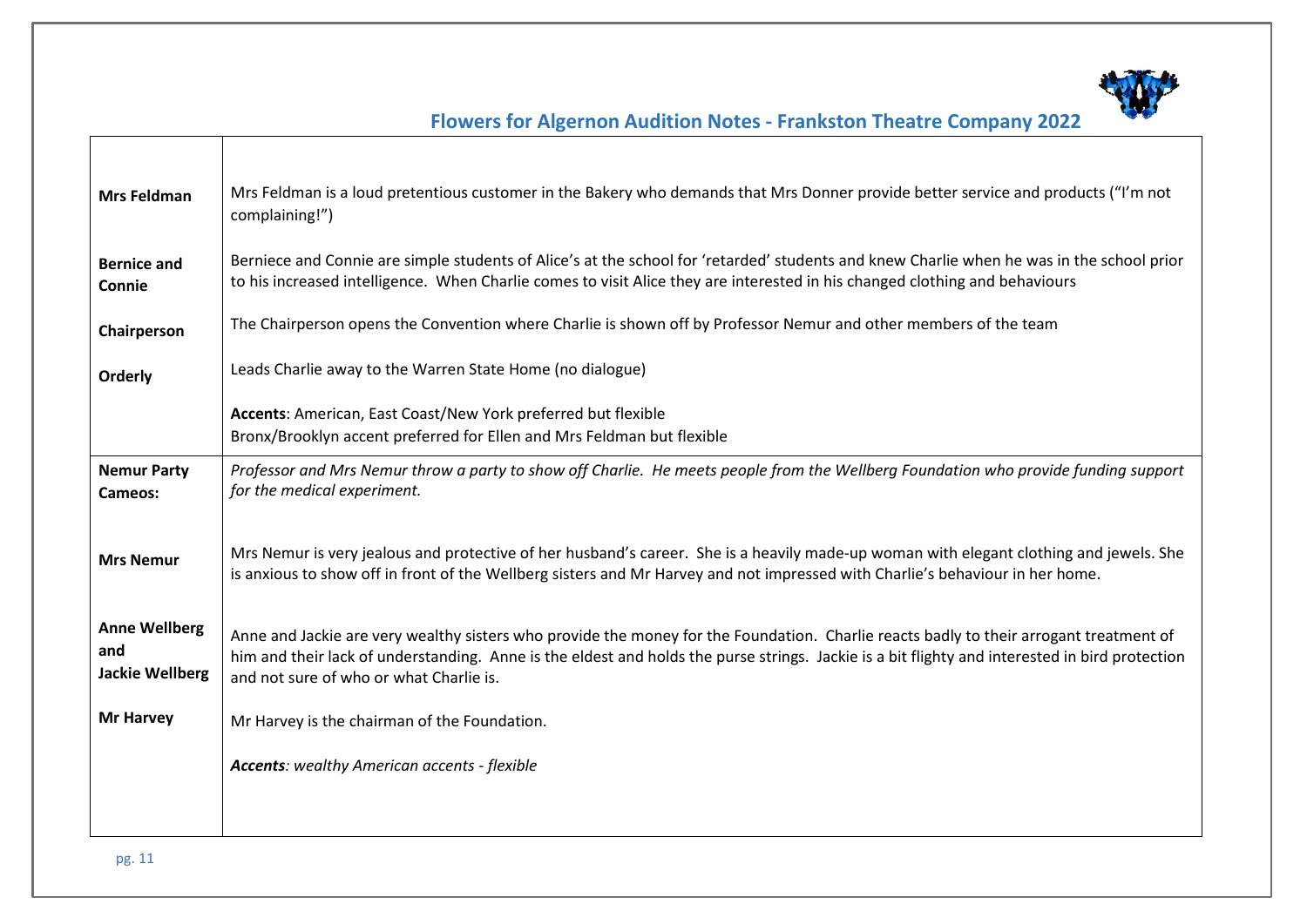

| Ensemble      | There are several group scenes where available cast will be on stage                                                      |
|---------------|---------------------------------------------------------------------------------------------------------------------------|
| <b>Scenes</b> | The Concert scene where Charlie and Alice are on a date and other cast including romantic couples are seated on the grass |
|               | The Convention where Nemur and Strauss are presenting Charlie as their success and other cast are the convention audience |
|               | The Nemur's Party at their apartment with other cast as wealthy guests or waitresses or bartenders.                       |

### **Time:**

• The play is set in the late 1960s and as such uses language which is no longer used, including 'retarded'. We maintain the language to preserve the authenticity of the time of the play, although we may change some of the language as needed. Some behaviours of the characters can be confronting also. From this comes the tragedy of the human state.

### **Auditions:**

- Auditioning is supposed to a positive experience. Try not to be too nervous. Try out accents but do not stress if they don't come easily.
- THE best way to relax in an audition is to breathe. Take some deep breaths before you start. Breath between lines. Auditionees often forget to breath and then tense up.
- We are here to support you and happy to provide feedback later if you would like it.

### **Call-backs:**

• Call-backs may or may not be required. If you are not called back, it does not mean you have not been successful in your audition. Callbacks may include new dialogue or reading with other possible cast members to see how you perform together

### **Accents:**

- Many accents are suitable for this play, which is set in the New York. Some characters should demonstrate this place such as the people in the Bakery who are in the Bronx or Brooklyn. Others, such as the medical people could be from any part of New York (Brooklyn, Staten Island, Queens etc) or other parts of the USA or even outside the USA.
- Do the best you can with the accents, there is time to improve. Don't feel constrained in the role you audition for based on the accent. YouTube is a great place to learn accents and as you listen to the accents you will recognise them from the many movies and TV shows.
- <https://www.youtube.com/watch?v=1hrA9-6o4tI>

<https://www.youtube.com/watch?v=ZveExbsKp5U>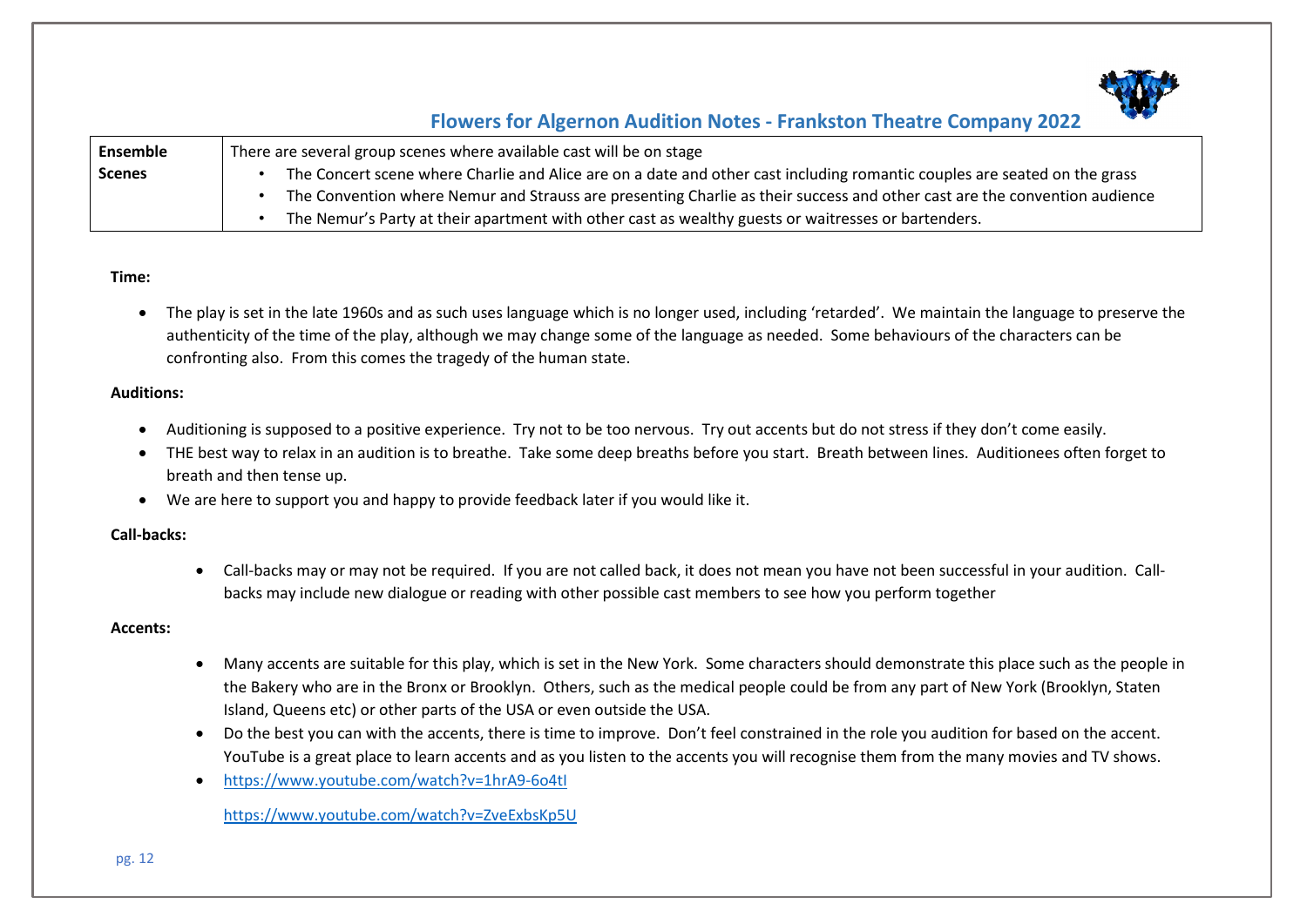

• When trying an accent look up a few key words and hang your audition on those words and how they are said. For example, Americans say Cawfee instead of coffee.

#### **Gender:**

• Feel free to audition for roles that may be listed as a particular gender, many roles are flexible (EG: Mrs Donner or Mrs Mooney can easily be Mr Donner and Mr Mooney)

### **Diversity:**

• Cultural and racial diversity, like gender, is strongly encouraged for all roles.